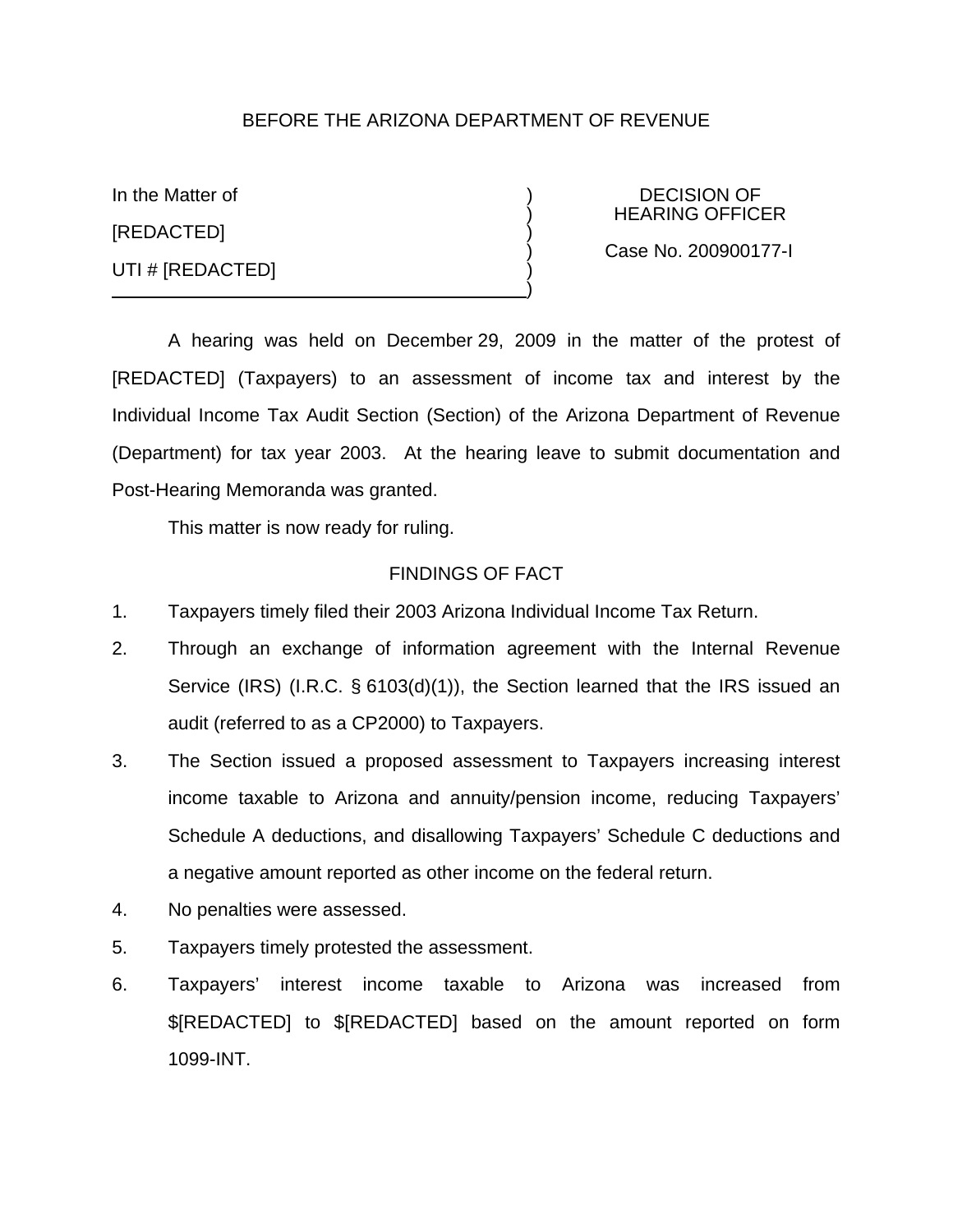- 7. Taxpayers presented no documentation showing that the amount reported on form 1099-INT was in error.
- 8. Taxpayers' annuity/pension income was increased by \$[REDACTED], from \$[REDACTED] to \$[REDACTED], based on the amounts reported on three 1099-R forms.
- 9. Taxpayers submitted a copy of a Cashier's Check dated March 19, 2003 in the amount of \$[REDACTED] made payable to [REDACTED].
- 10. Taxpayers presented no documentation showing that the amounts reported on the 1099-R forms were in error, that any amounts were repaid or the relationship between the \$[REDACTED] shown on form 1099-R and the \$[REDACTED] shown on the copy of the Cashier's Check.
- 11. Taxpayers' other income reported as negative \$[REDACTED] was changed to [REDACTED].
- 12. The other income of negative \$[REDACTED] was used to reduce Taxpayers' federal adjusted gross income (FAGI).
- 13. The \$[REDACTED] represented VA benefits that are not subject to income tax.
- 14. Taxpayers' VA benefits were not included in Taxpayers' FAGI.
- 15. Taxpayers' itemized deductions were reduced from \$[REDACTED] to \$[REDACTED] based on the federal limitation of high income taxpayers.
- 16. Taxpayers have not addressed or objected to the reduction of their itemized deductions.
- 17. Taxpayers' Schedule C deductions in the amount of \$[REDACTED] were disallowed.
- 18. Taxpayers' Schedule C showed gross income for tax year 2003 of \$[REDACTED].
- 19. Taxpayers deducted \$[REDACTED] on line 13 of their Schedule C as a section 179 deduction.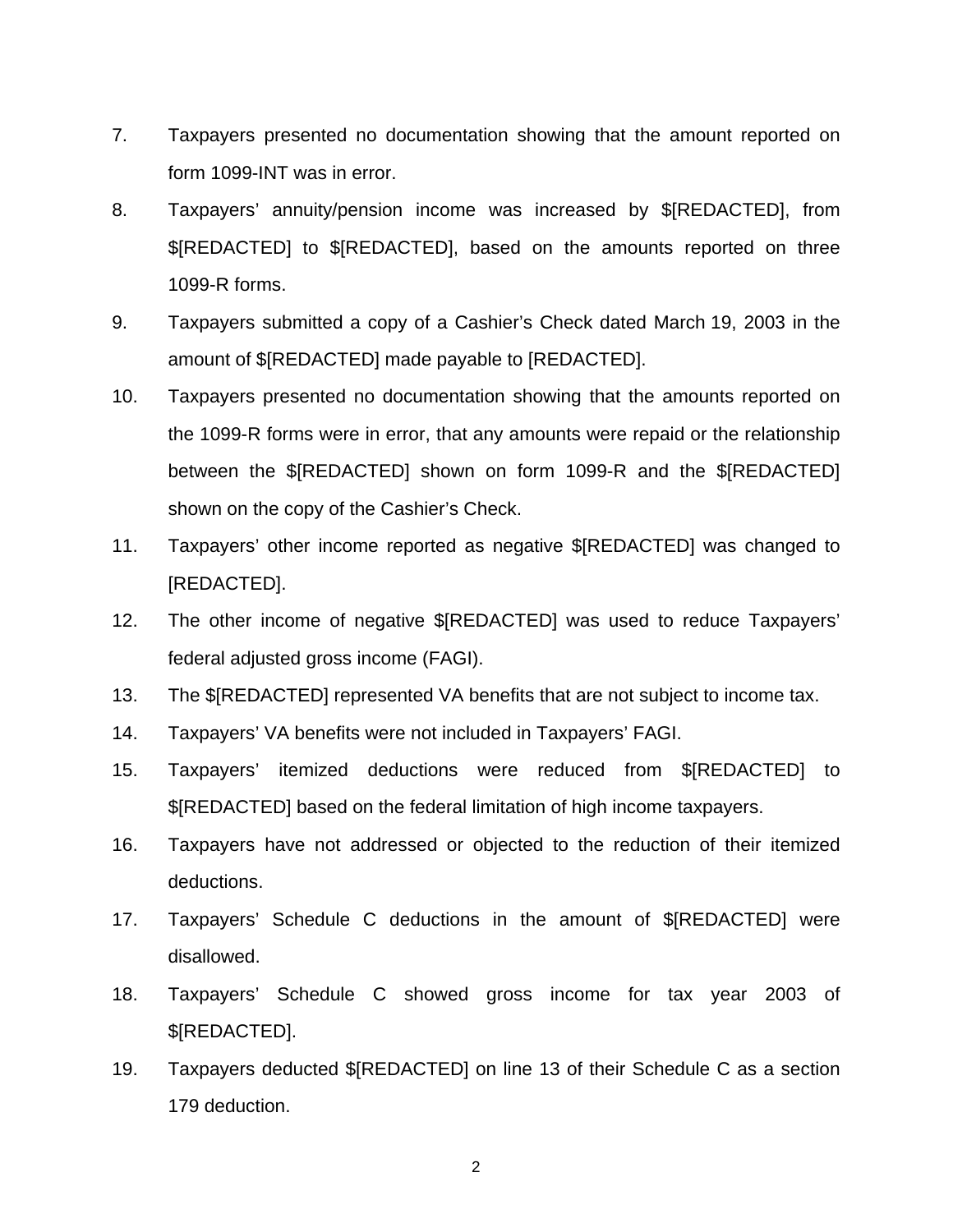- 20. The section 179 deduction was comprised of office furniture in the amount of \$[REDACTED], a media system in the amount of \$[REDACTED] and a computer in the amount of \$[REDACTED].
- 21. Taxpayers provided receipts for the purchase of the computer, media system and \$[REDACTED] for the purchase of office furniture.
- 22. Taxpayers substantiated amounts deducted on line 13 of their Schedule C that were in excess of \$[REDACTED].
- 23. The media system was used in the waiting area of Taxpayers' home.
- 24. The office furniture consisted of shutters, drapes, cabinets and ceiling fans.
- 25. Taxpayers also deducted on their Schedule C car expenses in the amount of \$[REDACTED], interest in the amount of \$[REDACTED], meals and entertainment in the amount of \$[REDACTED] and utilities in the amount of \$[REDACTED].
- 26. Taxpayers presented no documentation supporting their deductions for car expenses, meals and entertainment and interest.
- 27. Taxpayer [REDACTED] counseled troubled students at her home.
- 28. Taxpayer [REDACTED] did not have a degree in counseling.
- 29. Taxpayer [REDACTED] testified she had enough hours in counseling to be hired by [REDACTED].
- 30. Taxpayers' post-hearing submission included copies of client hours log, 30 day reports and discharge summaries for the students Taxpayer [REDACTED] counseled.
- 31. The names and other identifying information of the students were redacted in Taxpayers' post-hearing submission.
- 32. Taxpayers provided no additional information or documentation supporting their claimed deductions.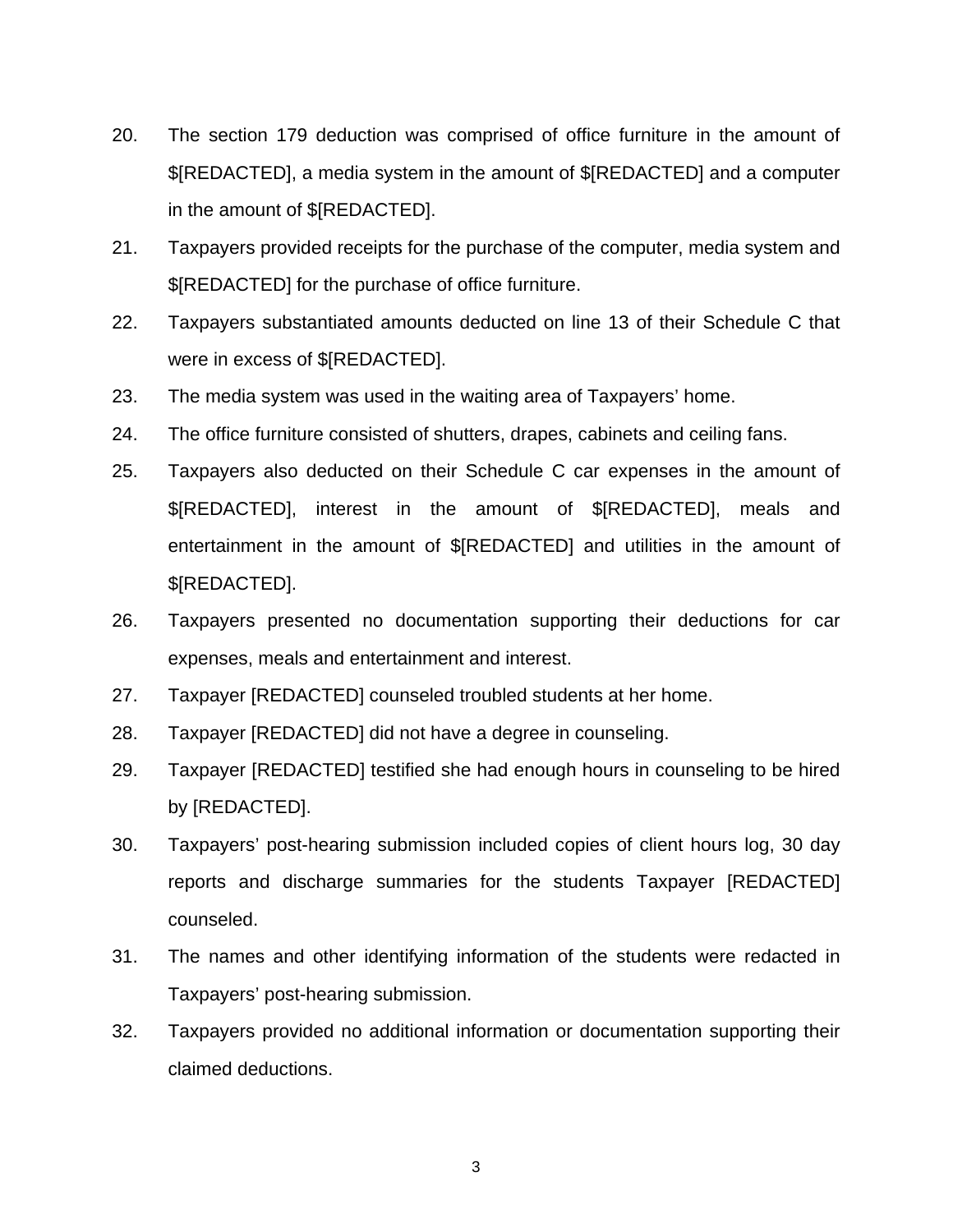#### CONCLUSIONS OF LAW

- 1. The presumption is that an assessment of additional income tax is correct. A*rizona State Tax Commission v. Kieckhefer,* 67 Ariz. 102, 191 P.2d 729 (1948).
- 2. Arizona Revised Statutes (A.R.S.) § 43-102(A)(1) provides that it is the intent of the Arizona legislature to adopt the provisions of the federal Internal Revenue Code relating to the measurement of adjusted gross income for individuals so that adjusted gross income reported to the IRS shall be the identical sum reported to Arizona, subject only to modifications set forth in Title 43 of the Arizona Revised Statutes.
- 3. The assessment by the Department for tax year 2003 resulted from the adjustments made by the IRS.
- 4. Arizona law requires that taxpayers *keep* and *preserve* "suitable records and other books and accounts necessary to determine the tax for which the person is liable for the period prescribed in § 42-1104." A.R.S. § 42-1105(D).
- 5. The burden is on the taxpayer to show he is entitled to a deduction or exemption from tax. *See Ebasco Servs., Inc. v. Ariz. State Tax Comm'n,* 105 Ariz. 94, 99, 459 P.2d 719, 724 (1969).
- 6. Taxpayers have not presented evidence sufficient to overcome the presumption of correctness regarding increasing Taxpayers' interest income and annuity/pension income, reducing Taxpayers' Schedule A deductions and disallowing Taxpayers' negative amount reported as other income on the federal return.
- 7. In determining whether a taxpayer entered into or continued an activity for profit, Treas. Reg. § 1.183-2(b) sets forth the following nonexclusive list of factors that should normally be taken into account: 1) the manner in which the taxpayer carries on the activity, 2) the expertise of the taxpayer or his advisors, 3) the time and effort expended by the taxpayer in carrying on the activity, 4) the expectation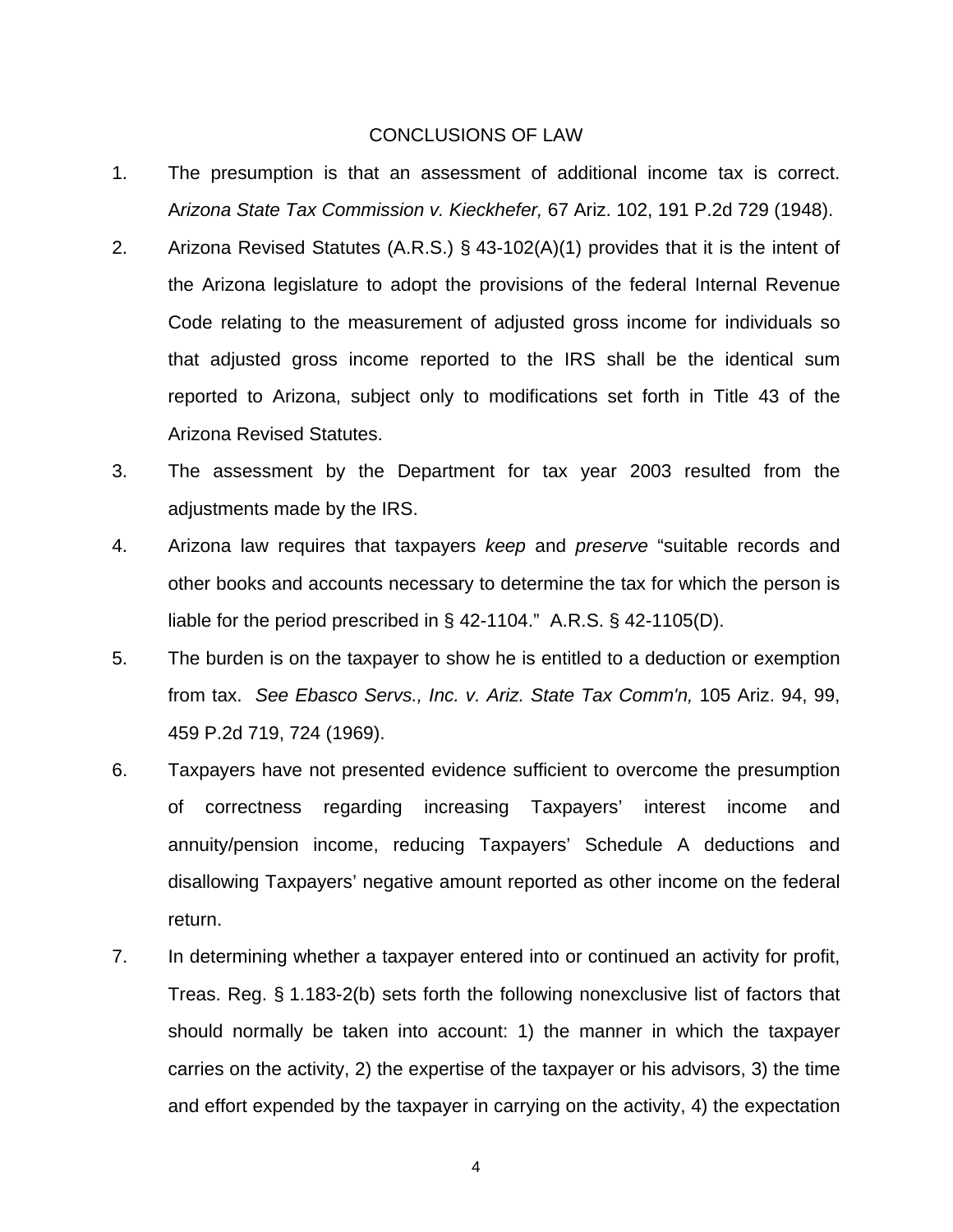that assets used in the activity may appreciate in value, 5) the success of the taxpayer in carrying on other similar or dissimilar activities, 6) the taxpayer's history of income or losses with respect to the activity, 7) the amount of occasional profits, if any, which are earned, 8) the financial status of the taxpayer, and 9) the elements of personal pleasure or recreation involved in the activity.

- 8. Applying the above factors, Taxpayer [REDACTED] was engaged in business during tax year 2003.
- 9. Taxpayers did not substantiate their deductions for car expenses, meals and entertainment and interest.
- 10. Taxpayers' utility expenses, to the extent such expenses were substantiated, were deductible as home office expenses.
- 11. Expenses, such as depreciation, home insurance, and utility charges that are deductible only because the home is used for business, are limited to the gross income derived from the business use of the home after other business expenses are deducted. I.R.C. § 280A(c)(5).
- 12. If there is a loss, home office expenses must be carried forward to a year in which there was a gain. I.R.C. § 280A(c)(5).
- 13. Internal Revenue Code (I.R.C.) Section 179 deductions cannot exceed the aggregate amount of taxable income derived from the trade or business during the taxable year. I.R.C.  $\S$  179(b)(3)(A).
- 14. Taxpayers' substantiated Section 179 expenses in excess of the income derived from [REDACTED] counseling business.
- 15. Taxpayers' deduction of Section 179 expenses was limited to the aggregate amount of taxable income derived from the trade or business during the taxable year.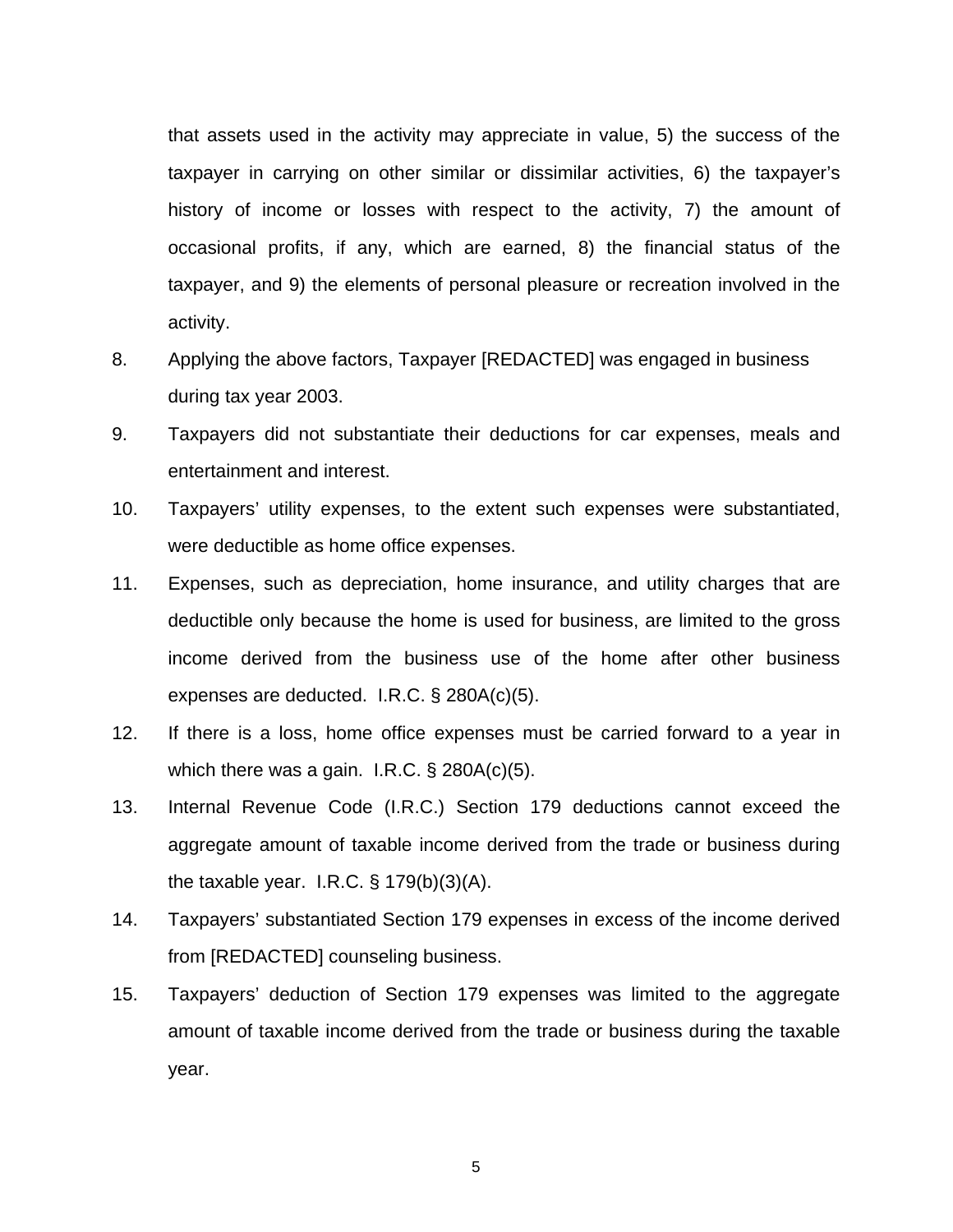- 16. Taxpayers' deduction for home office expenses and Section 179 expenses could not exceed, in the aggregate, \$[REDACTED].
- 17. The Section's disallowance of Taxpayers' Schedule C deductions in the amount of \$[REDACTED] must be changed to a disallowance of \$[REDACTED].
- 18. Taxpayers did not provide documents in support of their protest for the other adjustments.
- 19. A.R.S. § 42-1123(C) provides that if the tax "or any portion of the tax is not paid" when due "the department shall collect, as a part of the tax, interest on the unpaid amount" until the tax has been paid.

### **DISCUSSION**

Taxpayers timely filed their 2003 tax year personal income tax return. Based on information received from the IRS, the Section issued a proposed assessment to Taxpayers increasing interest income taxable to Arizona and annuity/pension income, reducing Taxpayers' Schedule A deductions, and disallowing Taxpayers' Schedule C deductions and a negative amount reported as other income on their federal return.

The presumption is that an assessment of additional income tax is correct. Taxpayers have not presented evidence sufficient to overcome the presumption of correctness regarding increasing Taxpayers' interest income and annuity/pension income, reducing Taxpayers' Schedule A deductions and disallowing Taxpayers' negative amount reported as other income on the federal return. Therefore those adjustments are upheld.

Taxpayers claimed deductions for car expenses, Section 179 depreciation expenses, interest, meals and entertainment and utility expenses on their Schedule C. In the assessment the Section disallowed all deductions on the Schedule C because Taxpayer [REDACTED] was not engaged in business for a profit.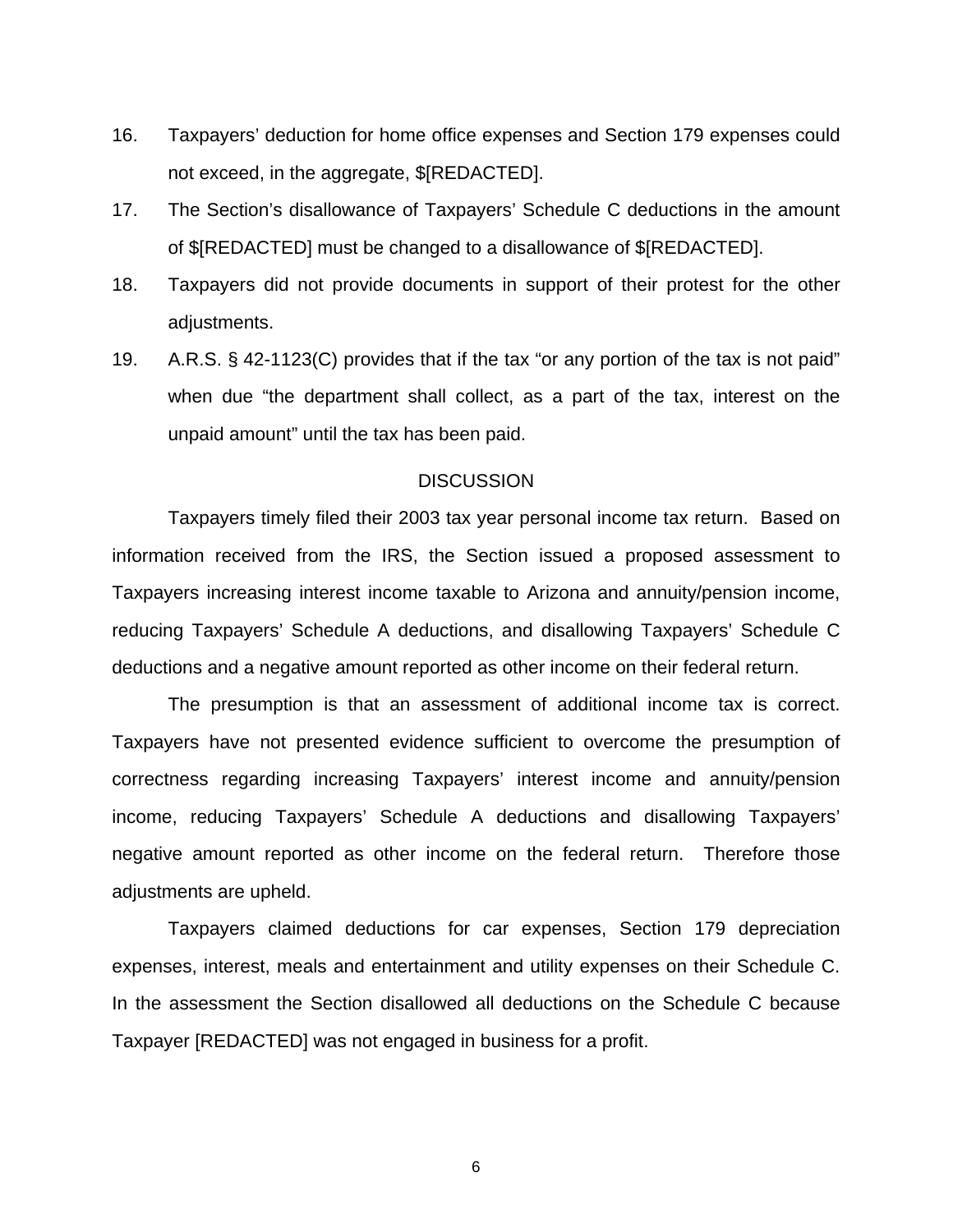Whether a Taxpayer is engaged in business for a profit depends on the facts and circumstances of each case. Treas. Reg. § 1.183-2(b) considers the following nonexclusive list of factors: 1) the manner in which the taxpayer carries on the activity, 2) the expertise of the taxpayer or his advisors, 3) the time and effort expended by the taxpayer in carrying on the activity, 4) the expectation that assets used in the activity may appreciate in value, 5) the success of the taxpayer in carrying on other similar or dissimilar activities, 6) the taxpayer's history of income or losses with respect to the activity, 7) the amount of occasional profits, if any, which are earned, 8) the financial status of the taxpayer, and 9) the elements of personal pleasure or recreation involved in the activity.

Taxpayer [REDACTED] counseling activity was carried on in a business-like manner. Taxpayer kept client hour logs and prepared 30 day reports and discharge summaries for the students. While [REDACTED] did not have a degree in counseling, she testified she had sufficient hours to be hired by [REDACTED]. The time records indicated she spent from two to eight hours a day on the counseling activity on the days reflected in the time logs. The assets in the activity were not likely to appreciate in value. The activity of counseling students would not have personal pleasure or recreational value. Taxpayers had other sources of income and did not appear to be dependent on income from the counseling activity for their livelihood. There was no evidence presented on Taxpayer's success in carrying on other similar activities, history of income or losses.

In weighing the facts and circumstances of this case, the Hearing Officer finds that Taxpayer [REDACTED] was engaged in a business with the objective of making a profit. Therefore Taxpayers were entitled to deduct their business expenses to the extent allowed by law.

Taxpayers are required to *keep* and *preserve* "suitable records and other books and accounts necessary to determine the tax for which the person is liable. Taxpayers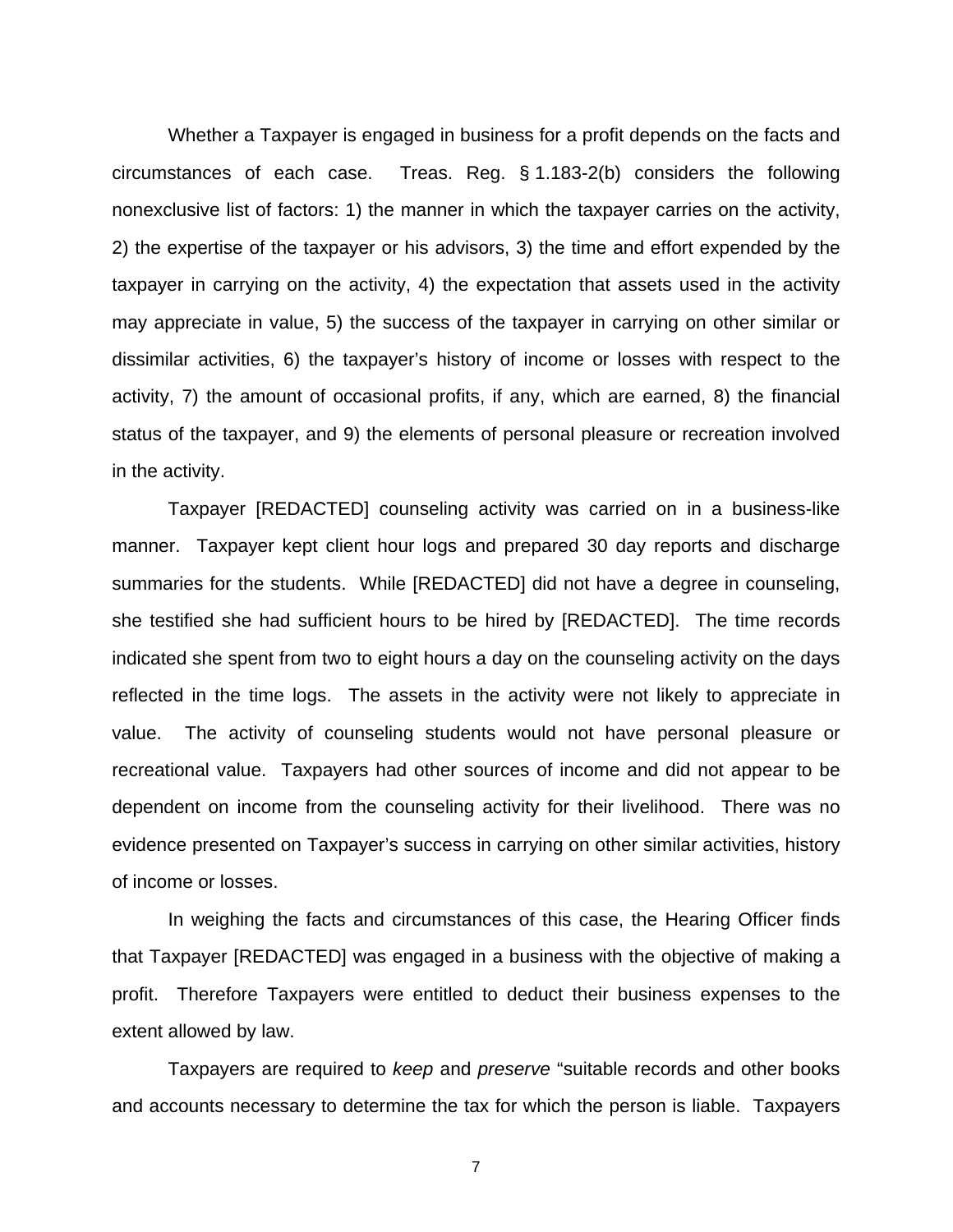must show their entitlement to a deduction. Taxpayers did not substantiate their deductions for car expenses, meals and entertainment and interest. Taxpayers have not overcome the presumption of correctness regarding the disallowance of the deductions for car expenses, meals and entertainment and interest. The Section's disallowance of those amounts is upheld.

Taxpayers also deducted utility expenses and Section 179 deductions on their Schedule C. Those deductions are limited to the amount of income realized from the business activity. Taxpayers' income from the business in 2003 was \$[REDACTED]. That is the maximum deduction that may be taken in this case for home office expenses and/or Section 179 deductions for the 2003 tax year. Taxpayers were entitled to a deduction of \$[REDACTED] on their Schedule C for tax year 2003. The Section's disallowance of Taxpayers' Schedule C deductions in the amount of \$[REDACTED] must be changed to a disallowance of \$[REDACTED].

The proposed assessment included interest. A.R.S. § 42-1123(C) provides that if the tax "or any portion of the tax is not paid" when due "the department shall collect, as a part of the tax, interest on the unpaid amount" until the tax has been paid. For Arizona purposes, therefore, interest is a part of the tax and generally may not be abated unless the tax to which it relates is found not to be due for whatever reason.

Based on the foregoing, the Section's proposed assessment dated August 6, 2008 is affirmed except the Section's disallowance of Taxpayers' Schedule C deductions in the amount of \$[REDACTED] must be changed to a disallowance of \$[REDACTED].

DATED this 8th day of April, 2010.

# ARIZONA DEPARTMENT OF REVENUE HEARING OFFICE

#### [REDACTED]